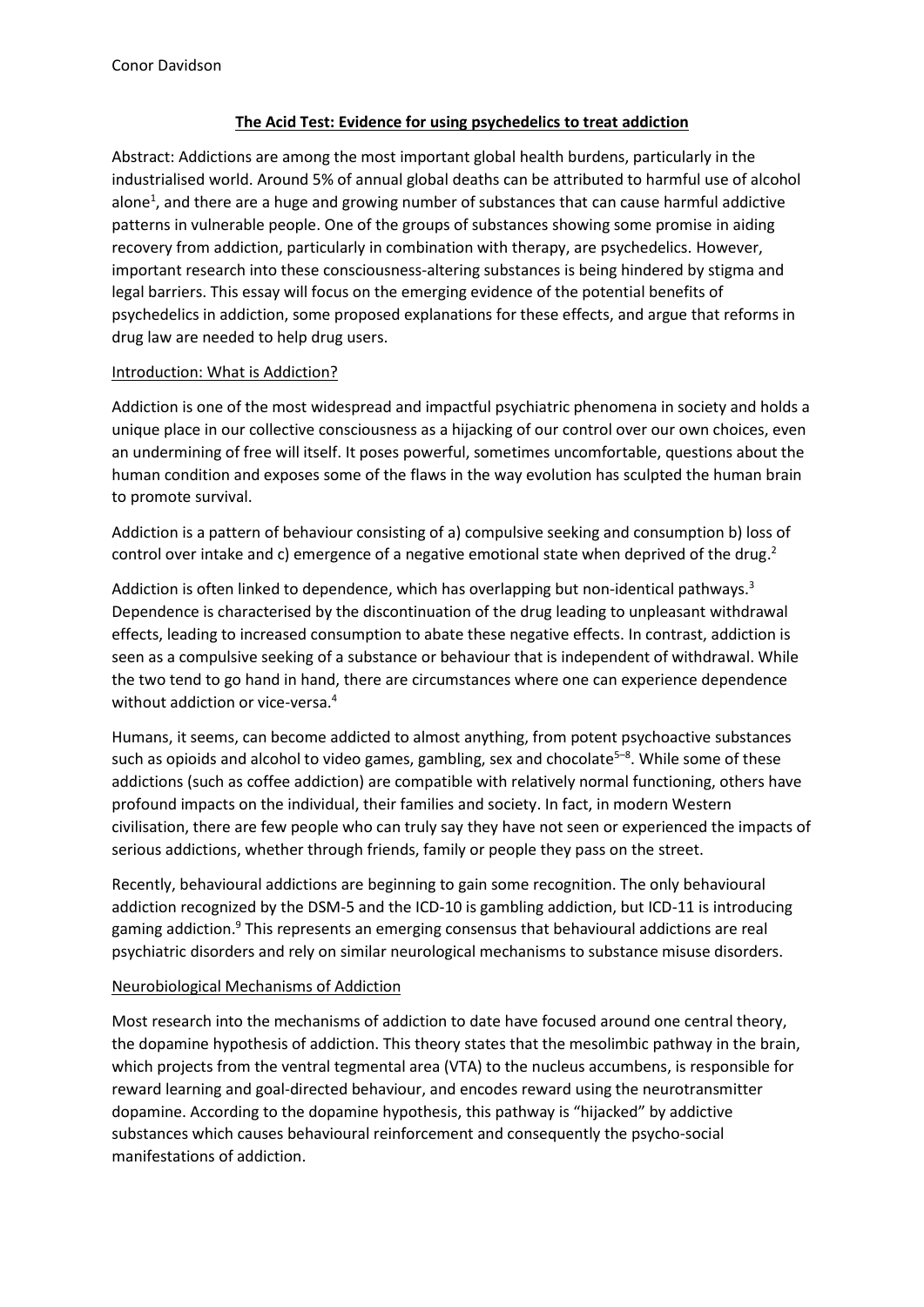It has been shown to date that all known drugs of abuse act on the mesolimbic pathway.<sup>2</sup> For example, cocaine binds to and inhibits the dopamine transporter on the presynaptic membrane, causing dopamine accumulation in the synaptic cleft. Opioids such as heroin appear to exhibit most of their reinforcing effects through disinhibition of dopaminergic neurons in the VTA, along with some recently elucidated epigenetic mechanisms<sup>10</sup>, and alcohol has been shown to exhibit a range of effects on the dopaminergic system directly, as well as the endogenous opioid system, GABAergic, and glutamatergic pathways<sup>11</sup>. Beyond being a simple signal of reward, mesolimbic dopamine release has been shown by Wolfram Schultz to specifically encode reward prediction error, which provides a further understanding of the features of tolerance and escalating goal-seeking behaviour to which the mesolimbic system is vulnerable $^{12}$ .

However, to focus on this simple mechanistic explanation would be to ignore the wide variation in individual vulnerability to addiction. A recent review combines neurological as well as psychosocial data to propose their own interpretation of addiction, as a "socially engineered exploitation of natural biological vulnerability"<sup>13</sup>. In fact, as early as the late 70s, research by Bruce Alexander of Simon Fraser University demonstrated in rat models that a background of different life circumstances contributed significantly to an individual's vulnerability to addictive behaviour<sup>14</sup>. While some of the conclusions drawn from these "Rat Park" experiments remain controversial, with some critics claiming they cannot bridge the "translational gap", there is clearly huge variation in addictive potential between individuals, leaving ample space for modifiable social, environmental and genetic factors. The central theory of Alexander's work is that individuals who have other sources of meaning in life such as fulfilling relationships or a career path, tend not to become addicted to harmful substances, even when they are exposed to them. Proponents of this theory argue that "harm-reduction" strategies such as housing, employment, and access to addiction services without fear of legal repercussions are far more effective for tackling addiction than strict anti-drug laws, and the rapid change in the Portuguese government's approach to drugs since the 1990s and its effect on their national drug epidemic is often cited as real-world evidence of this.<sup>15,16</sup>

In summary, a "bio-psycho-social" approach to addiction is needed to promote high-quality research, treatment of addicts, and more effective public health policy and legislation.<sup>3</sup>

## A Brief History of Psychedelics

Psychedelic substances (Greek: ψυχή *psychḗ* 'soul, mind' and δηλείν *dēleín* 'to manifest') are a group of substances that create non-ordinary states of consciousness. The term was coined by Humphrey Osmond in correspondence with Aldous Huxley<sup>17</sup>. Today, it is recognised that most of these mindaltering substances belong to one of 3 chemical groups: Tryptamines, Phenethylamines, and Lysergamides, and exert their psychedelic effects as agonists of 5-HT2a receptors (5-HT2ARs).

While in Western society the recreational use of these drugs is largely associated with the psychedelic revolution of the 1960s, spurred on by the availability of the semi-synthetic psychedelic lysergic acid diethylamide (LSD), naturally occurring psychedelic substances such as DMT (from ayahuasca, a psychoactive brew made from a variable recipe of Amazonian vines and shrubs), mescaline (from the San Pedro cactus) and psilocybin/psilocin (from *Psilocybe* mushrooms) have been used for thousands of years by a number of indigenous cultures around the world for their entheogenic effects, enhancing spiritual and religious rituals.

In the 1950s and 60s, spurred on by the discovery of LSD in 1943, psychedelics were explored as adjuncts to psychotherapy to treat a range of mood disorders, including depression and anxiety, with some promising results<sup>18</sup>.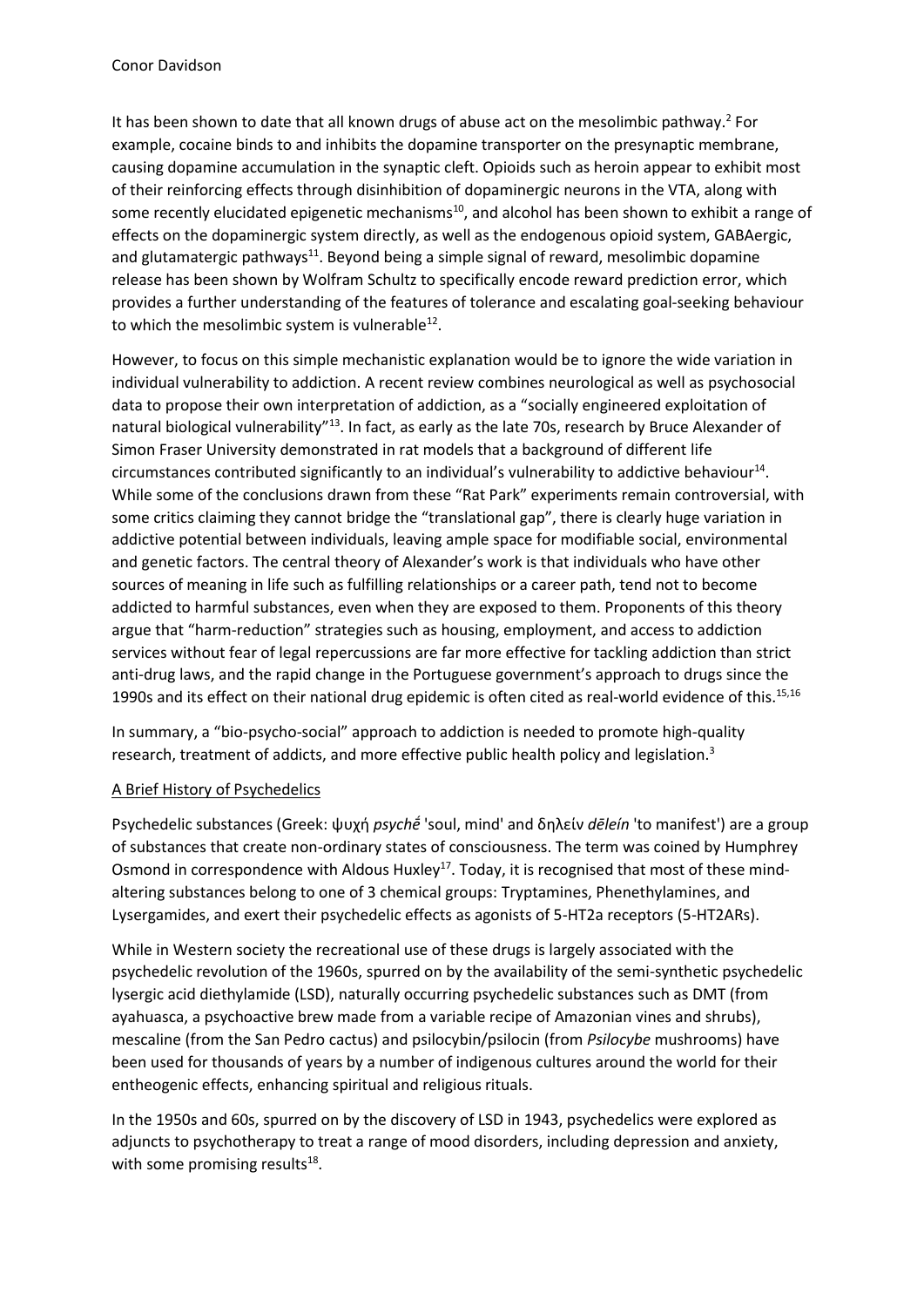However, in 1971, many recognised psychedelic compounds were placed under Schedule I of the United Nations Convention on Psychotropic Substances, which is intended to apply to drugs with the greatest potential to cause harm and with no acceptable medical uses. In fact, in the United States, restrictions went one step further, and the Federal Analogue Act of 1986<sup>19</sup> automatically allows treatment of any compound "substantially similar" to an existing Schedule I drug to be treated as a Schedule I substance if intended for human consumption. It is worth noting that these decisions were not made in a political vacuum, nor were they encouraged or advised by reputable scientific bodies at the time of implementation. In fact, in 2016, a 22-year old interview surfaced with John Ehrlichman, former domestic policy chief under President Nixon, in which he revealed that "we knew we couldn't make it illegal to either be against the [Vietnam] war or black", implying that the decision to introduce heavy penalties for drug taking had the aim of disrupting and stigmatising communities that overwhelmingly opposed Nixon's government.<sup>20</sup>

However, in recent years this tide of restriction has begun to turn. In the United States, several cities have liberalised their laws around psilocybin, starting with Denver, Colorado<sup>21</sup> which decriminalised *Psilocybe* mushroom use in 2019, followed closely by Oakland, California<sup>22</sup>. In November 2020, Oregon became the first state to decriminalise psilocybin as well as legalise it for medical use<sup>23</sup>.

These legal changes in the USA may spur on a recent shift in public and political opinion. Large studies with human participants have now been possible in a number of locations where they were not before, and they have begun to show significant and promising results which may be highly relevant for patients suffering from depression, anxiety or post-traumatic stress disorder (PTSD)<sup>24</sup>. However, one of the most exciting fields of research is their potential to be used to help those suffering from addictions, which will be the focus of the remainder of this essay.

# How do psychedelics work?

As mentioned previously, psychedelics are understood to exert their classical effects through agonism of the 5-HT2AR, which is naturally a receptor for the endogenous neurotransmitter serotonin (5-hydroxytryptamine, 5-HT)<sup>25</sup>. At a network level, it has been shown that psychedelicinduced activation of 5-HT2AR causes profound changes in activity in resting state networks (RSNs).

RSNs are networks of the brain that are typically active in a resting state. The functional connectivity between areas of the brain is the statistical association between activity in one and activity in the other. In recent years, it has been possible to conduct resting-state functional connectivity (RSFC) studies using techniques such as BOLD-fMRI to characterize patterns of activity that are associated with different psychiatric and neurological conditions, including addiction, anxiety, depression and bipolar disorder<sup>26</sup>. One of the most important and well characterized RSNs is the Default Mode Network (DMN).

In studies using psilocybin, Carhart-Harris and colleagues have reported reduced connectivity – i.e. disintegration – of the DMN, particularly the posterior cingulate cortex (PCC) and medial prefrontal cortex (mPFC), and in studies with LSD, they have shown EEG changes in alpha and delta power, associated with the phenomenon of ego dissolution<sup>27</sup>. It has been proposed that the DMN is heavily involved in constructing a stable sense of self and it is hypothesized that the rumination theories of depression as well as overactivity of the mPFC may explain why psychedelics appear in trials to be beneficial for depressive patients.

More generally, in these human studies it has been shown that psychedelics break down wellestablished networks such as the DMN, and lead to increased activity of longer distance pathways which are rarely active in the normal resting state, that is to say, brain activity becomes more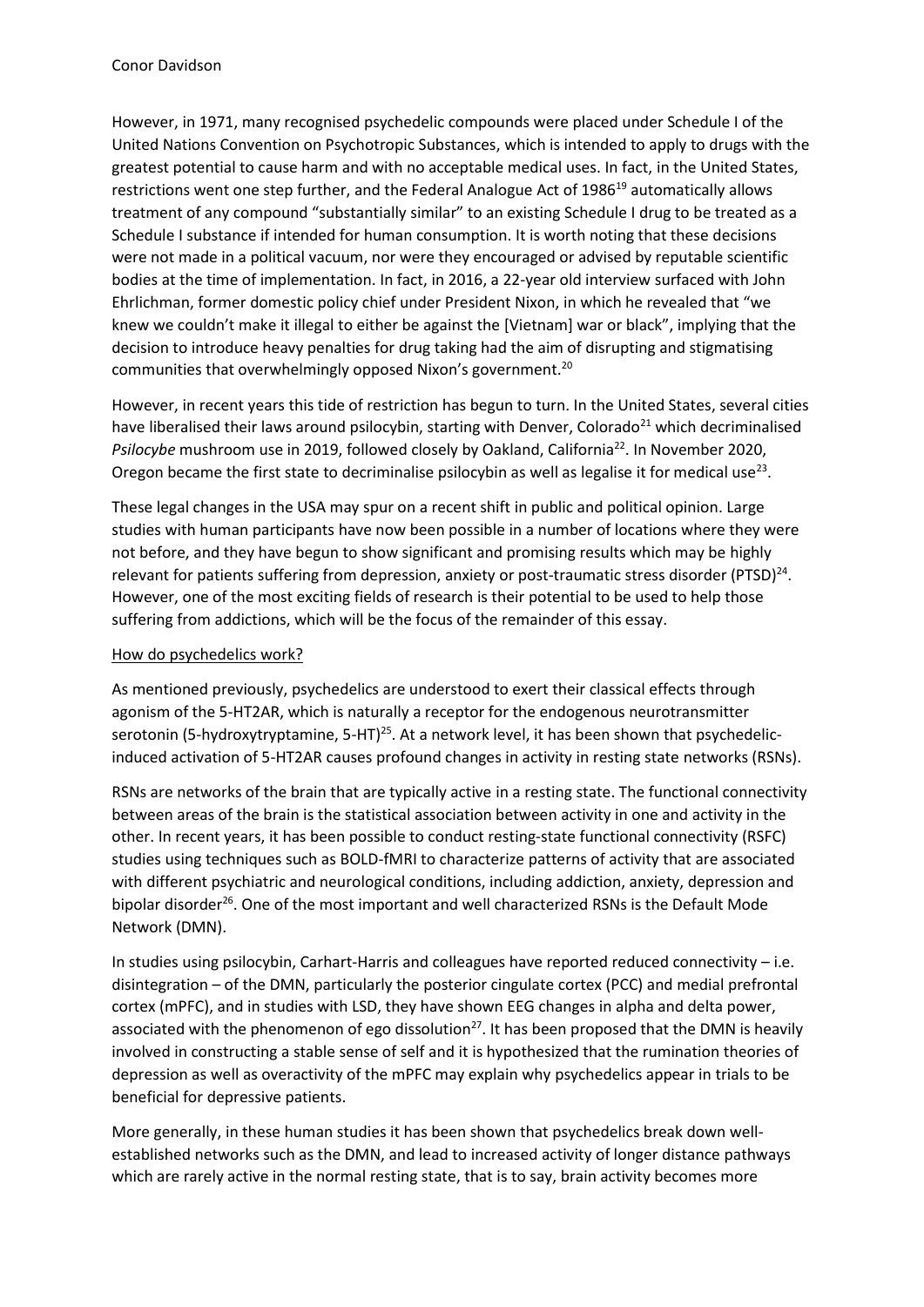entropic<sup>28</sup>. It has thus been hypothesised that this process of breaking down well-established and reinforced neural connections allows a process of re-establishing connections, and is consistent with the idea that psychedelics can make a patient more receptive to forming a new set of positive emotional associations when exposed to psychotherapy<sup>29</sup>. As well as explaining the potential positive results for depressed and anxious patients, this "rewiring" framework provides biological plausibility to the idea of psychedelics as powerful agents in treating substance misuse disorders.

5-HT2ARs are particularly dense on apical dendrites of Layer 5 cortical pyramidal cells. Agonism leads to an intracellular cascade resulting mobilization of intracellular calcium. This generally acts in glutamatergic neurons to make them more excitable.<sup>26</sup>

According to Carhart-Harris and others, the 5-HT2AR may have played an important role in human evolution. 5-HT2AR agonism has been shown to drive plasticity, through mechanisms such as increased brain-derived neurotrophic factor (BDNF) in cortical neurons, synaptogenesis, and learning and extinction learning, correlating with previously mentioned findings about increased potential for relearning associations and behaviours. Going further into the function of the receptor itself, it has been proposed that it allows adaptation in response to evolutionary pressures. Chronic stress has been shown to "prime" 5-HT2ARs, while acute stress increases release of serotonin.<sup>28,30</sup>

The fact that there is a particularly high density of 5-HT2a receptors in human brains has led to the hypothesis that these receptors helped drive adaptability to a wide range of environments through plasticity.28,30,31 Recently, Brouwer and Carhart-Harris have proposed a unifying hypothesis for the role of the 5-HT2AR in adaptive stress responses, and have coined the term Pivotal Mental States<sup>31</sup> (PiMS) to allude to the unique cortical state of extreme hyperplasticity which allows psychological transformations to take place. According to this group, PiMS have 3 key identifying criteria: elevated cortical plasticity, enhanced rate of associative learning, and a unique potential for psychological transformation. While they may be triggered by a wide range of human experiences, they share a common pathway, with "priming" of the 5-HT2AR mediated by periods of chronic stress, and subsequent serotonin release mediated by acute stress. In fact, across a range of studies, acute stress is a reliable inducer of serotonin release $31,32$ , and a range of natural stressors, including hypoxia<sup>33</sup>, inflammation<sup>34</sup>, and maternal separation<sup>35</sup> upregulate 5-HT2AR expression, particularly in the cortex.

Brouwer and Carhart-Harris conceptualised these PiMS as a metaphorical "fork in the river", where entry into a hyperplastic state means that likelihood of major psychological change is enhanced, and the nature of that change is especially context dependent. That is to say, negative and positive outcomes are possible from the hyperplastic state, depending on whether the individual is immersed in a negative or positive environment at the time. To give an example, they apply the model to the pathogenesis of psychosis: Chronic and acute stress eventually leads to a PiMS. This PiMS is typically experienced contemporaneously with a set of highly negative environmental triggers and this leads to a net negative psychological outcome, including psychotic symptoms, or the negative symptoms associated with depression or schizophrenia.

Conversely, the PiMS explains the reported benefits of psychedelic-assisted therapy. In this context, the individual experiences a PiMS artificially generated by administration of a 5-HT2AR agonist, while being exposed to cognitive therapy, a safe environment, and an opportunity to re-learn a set of positive psychological associations, and thus, it is hypothesized, rather than a net maladaptive outcome such as a psychotic disorder, mental wellbeing can be improved rapidly and dramatically.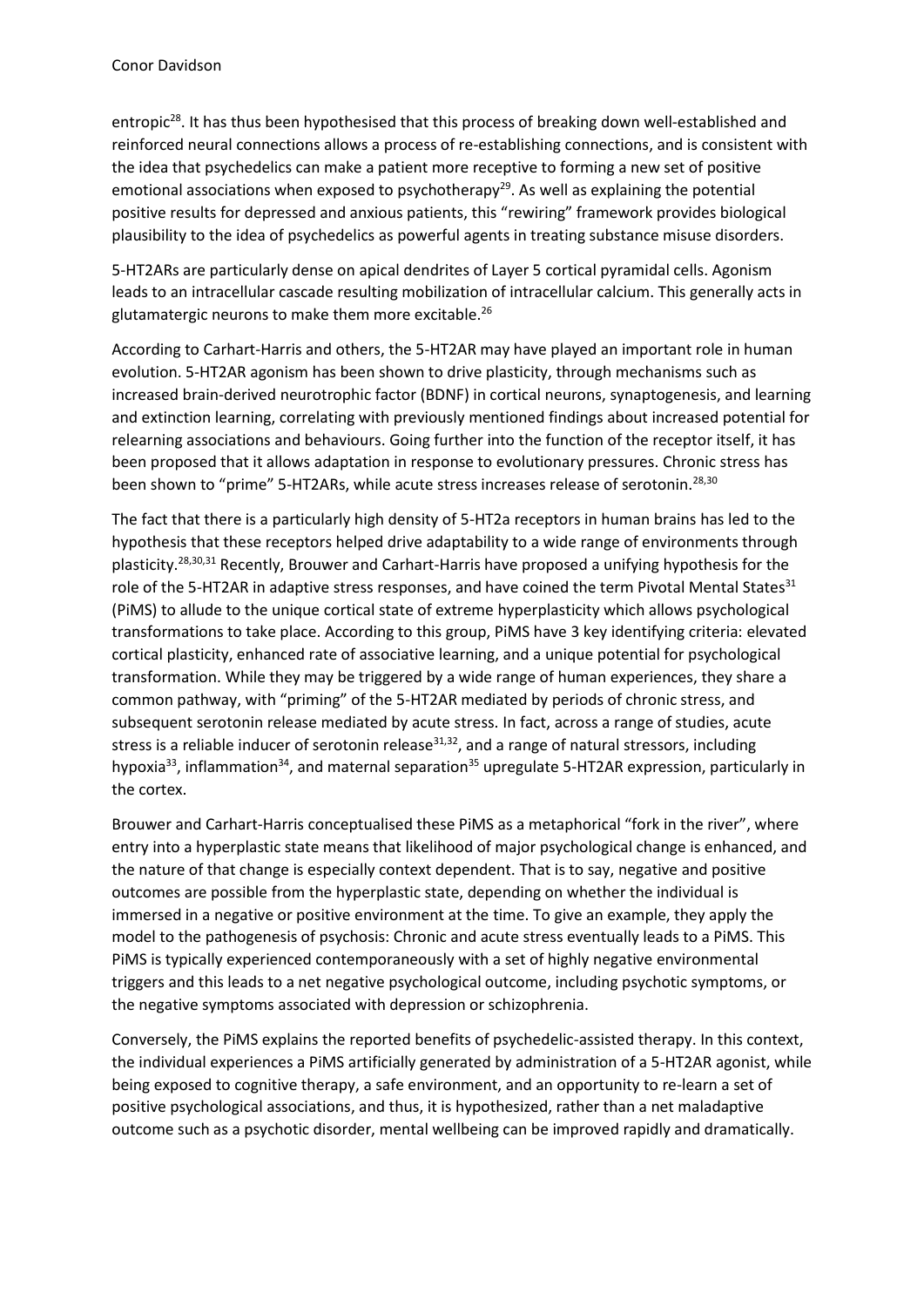In this way, one can see the characteristics of positive and negative psychological transformation as two sides of the same coin, even having comparable characteristics and perceptual alterations such as ego-dissolution or self-fragmentation**.** In severe psychosis, this can be felt as invasive and unwelcome, while in psychedelic or natural spiritual contexts, it may be a profoundly positive experience.

So why does the 5-HT2AR PiMS system exist and what is the role of naturally produced endogenous serotonin? Previous attempts at a unifying model of the function of serotonin have focused on its role in moderating anxiety states<sup>36</sup>, as well as impulsivity and aggression<sup>37</sup>. More recently, 5-HT, especially when acting on postsynaptic 5-HT1ARs, has been thought of as the main mediator of adaptive responses to adverse environments, i.e. in helping us to cope<sup>38</sup>. However, as all of us know, coping may not always be enough. Sometimes one must adapt quickly to overcome previously insurmountable hurdles in a new and changing environment. This is the proposed evolutionary role of the 5-HT2AR. When the adverse environment requires more than additional motivation and a positive determined outlook, the PiMS allows rapid learning and adaptability.

In fact, use of psychedelics is not the only way humans have hijacked this system: the Pivotal Mental States paradigm can help to explain a number of spiritual and religious phenomena, in which individuals achieve psychological transformation or "enlightenment" through natural stress-related triggers such as asceticism, fasting, meditation or celibacy.<sup>31</sup>

Now that we have elucidated some of the mechanisms by which psychedelics mediate psychological change, how are these relevant to the treatment of addiction? As discussed earlier, the mesolimbic dopaminergic reward learning system is seen as central to the development of addictions. In addition to the unifying PiMS hypothesis above, there is also a strong base of evidence that the 5- HT2AR directly modulates dopaminergic systems<sup>39,40</sup>. The REBUS (Relaxed Beliefs Under pSychedelics) model<sup>41</sup> offers an explanation of the relevance of the classic characteristics of a psychedelic "trip", such as ego dissolution and emotional lability, in assisting recovery from substance misuse disorders.

The REBUS Model combines previous theories (the entropic brain hypothesis and the free energy principle) to propose that a primary function of psychedelics is to increase entropy of neural activity and thus increase the richness of experience, which in turn relaxes beliefs or predictions about the world. Psychedelics act on 5-HT2ARs on deep pyramidal cells in the visual cortex and at other cortical areas. These deep-layer pyramidal neurons are thought to encode expectations, or priors. Through agonizing the 5-HT2ARs on these neurons, psychedelics relax the precision weighting of prior beliefs and sensitize the individual to external stimuli. The 5-HT2ARs are expressed most densely in high level cortical association areas, such as those associated with the DMN. There is evidence that the DMN constitutes a system for representation of the Freudian ego<sup>41</sup> and selfconsciousness in humans. Under psychedelics, DMN alpha-wave activity is diminished, and this correlates well with the perceived experience of ego dissolution. Aberrant predictive processing has been demonstrated as one of the mechanisms of addiction<sup>42</sup> so the REBUS model provides another explanation of how psychedelics may help provide the plastic neurological state that is needed for recovery.

## Evidence for psychedelics as potential treatments for addiction

Moving our attention more specifically to addiction, psychedelics have recently started to show promising results. Indeed, a number of studies have demonstrated an "afterglow" effect, where reduced cravings and substance-seeking behaviour persists for several weeks to months after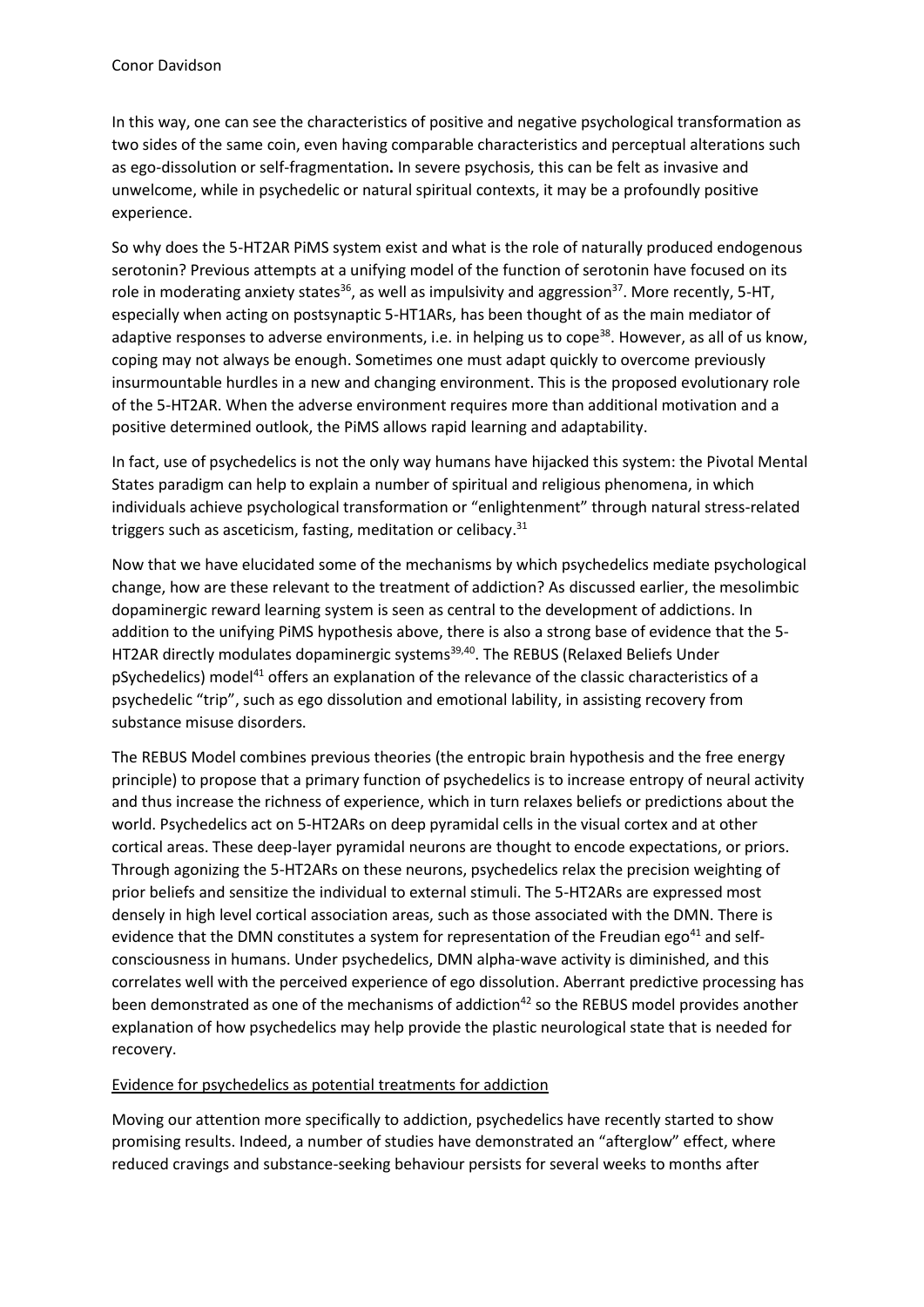administration of a psychedelic.<sup>43</sup> The bulk of research into the therapeutic application of psychedelics for addiction focuses on LSD, peyote (*Lophophora williamsi*), ibogaine (from the root bark of the iboga tree (*Tabernanthe iboga*)) and ayahuasca, but psilocybin, ketamine and MDMA (the latter two of which are not classical psychedelics but have significant overlap in terms of pharmacological profile) have also shown potential benefits. The most widely investigated application in this field is the use of LSD to treat alcoholism, and a 2012 meta-analysis<sup>44</sup> showed that a single administration of LSD consistently provided a reduction in alcohol misuse for up to several months. While further studies are needed to establish optimum dosing regimens and potential accompanying therapy sessions, this meta-analysis constitutes robust evidence supporting the effectiveness of LSD in treating one of the most widespread and damaging addictions worldwide<sup>1</sup>, and according to Winkelman, shows that psychedelics may be substantially more effective than existing pharmacological treatments for alcoholism.<sup>43</sup>

Psilocybin, the prodrug of the active psychedelic psilocin from *Psilocybe* (commonly known as "magic") mushrooms, is also showing evidence of beneficial therapeutic use, not only in depression<sup>45,46</sup> but also in addictions to tobacco and alcohol<sup>47,48</sup>

Moving on to evidence for other psychedelic substances, the majority of evidence concerning peyote in the treatment of alcoholism emanates from the experience of the Native American Church, which is in a unique position protected by federal US law to be able to use peyote in their cultural and religious practices<sup>49</sup>. There it has been found to be an effective treatment for alcoholism, a highly prevalent disorder in many Native American populations<sup>50</sup>.

Ayahuasca is another substance with a long history of being used "entheogenically" i.e. in order to achieve a heightened sense of spirituality to enhance religious or cultural ceremonial practice. It has a continuous history of shamanic and ritual use by indigenous groups in several South American countries<sup>51</sup>. The primary active ingredient of the concoction is N,N-dimethyltryptamine (DMT), and the brew also contains the monoamine oxidase inhibitors (MAOIs) harmine and harmaline, without which the DMT would be inactivated by gastrointestinal and hepatic MAOs<sup>43</sup>. Gabor Maté has held multiple-day ayahuasca retreats as part of a small trial, and reported promising results such as reduced alcohol, tobacco and cocaine use from 6 month follow-up self reports<sup>43</sup>. While not an interventional study, regular users of ayahuasca score lower on measures of Alcohol Use than nonusers<sup>43</sup>. Most of this evidence is from very small, mostly observational studies with a number of limitations, not least of which are the difficulties associated with running placebo-controlled studies on a complex botanical brew.

Ketamine is considered a dissociative anaesthetic drug, which acts primarily through antagonism of the n-methyl-d-aspartate (NMDA) glutamate receptor. However, sub-anaesthetic doses are known to produce psychedelic experiences including hallucinations, ego-dissolution and powerful feelings of spiritual connectedness, comparable to classical psychedelics.<sup>52</sup> Ketamine has been shown to have similar effects on glutamatergic corticolimbic circuitry, and crucially, similarly reduced connectivity in RSNs such as the DMN. These effects may represent a common pathway for both serotonergic psychedelics and ketamine in treatment of mental disorders, including addiction. Indeed, ketamine's rapid acting antidepressant effects have led to its approval for use in treatment-resistant depression in 2019<sup>53</sup> and in trials with recently detoxified alcoholics, ketamine increased one-year abstinence rates from 24% to 66%<sup>54</sup>, and in another study it reduced cocaine use substantially more effectively than conventional treatments<sup>55</sup>. However, there is a significant lack of randomized controlled trials (RCTs) in this area, even though ketamine is only classified as a Schedule III drug.

Summary and future challenges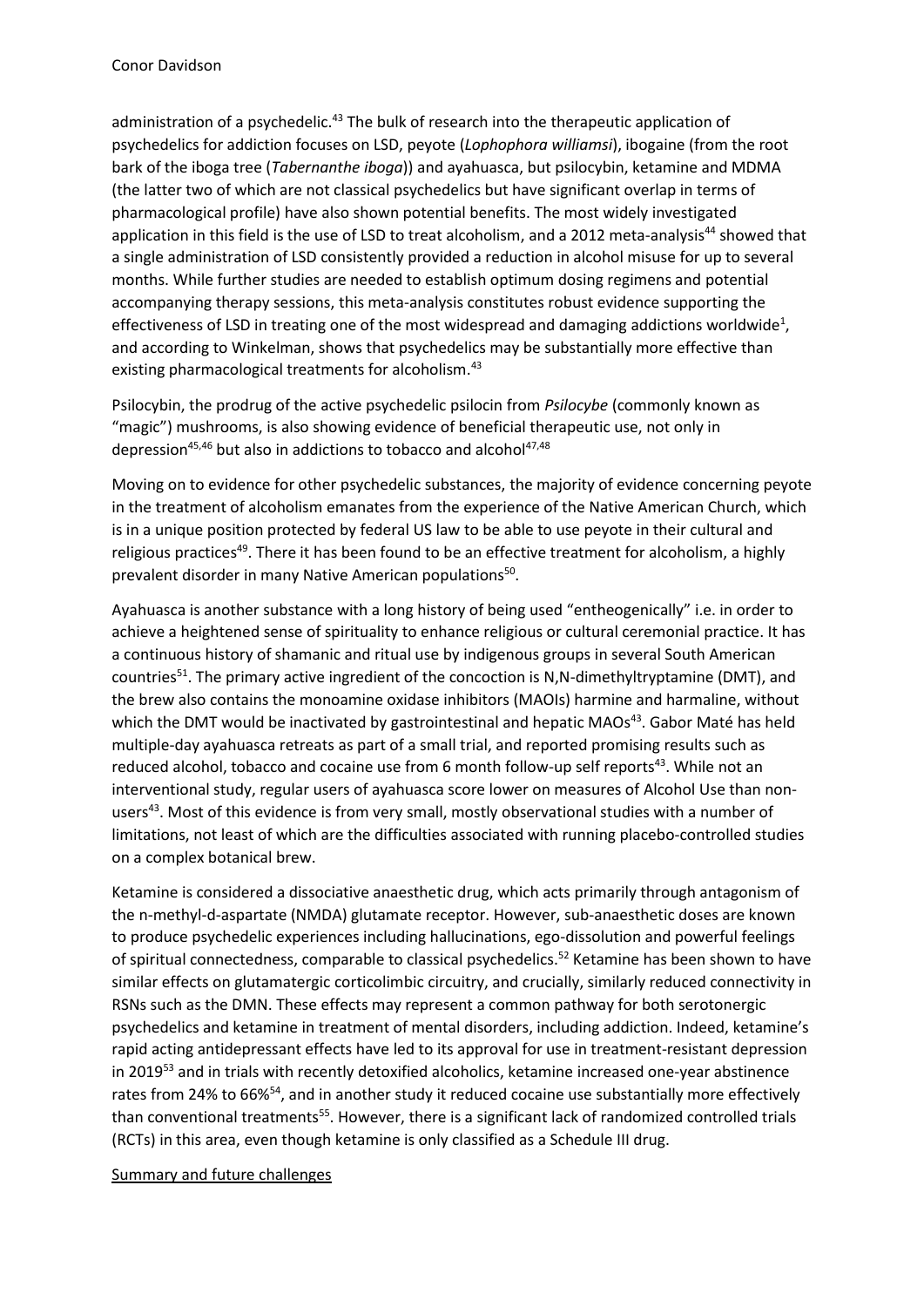This essay has discussed some of the emerging evidence supporting further use of psychedelic drugs in research and therapy, with a focus on potential applications in the millions of people impacted by addictions. Clearly, progress is still slow. Political inertia in the UK and other countries lags significantly behind scientific advances, and the stigma associated with various drugs weighs heavily on public opinion.

Clinical studies such as the Phase II trial conducted by Carhart-Harris and colleagues at Imperial College London comparing psilocybin with escitalopram for patients with major depression<sup>56</sup> should be conducted for patients addicted to a wide range of substances and/or behaviours<sup>57</sup>, so that their therapeutic potential can be fully exploited.

Psychiatrists can and should work as agents of political change and advocates for their patients. Nonprofit organisations such as the MIND Foundation<sup>58</sup> are bringing together prominent psychiatrists, neuroscientists and other prominent researchers to promote research into psychedelics which is still scarce and small-scale.

I believe that the Royal College of Psychiatrists, and other organisations committed to improving public mental health, have a duty to lobby, educate on, and campaign for appropriate drug legislation which has a basis in science, allows crucial research to be undertaken, and promotes harm reduction for the huge number of people affected by addictions. The COVID-19 pandemic has presented a rare opportunity for change, with the public engaging more with scientists, and politicians having to take more advice on public policy from scientific circles than previously. Those of us in science should be bolder, and demand to be listened to not just on the immediate topic of infectious disease pandemics, but on the more insidious pandemic of mental health disorders.

- 1. Alcohol. https://www.who.int/news-room/fact-sheets/detail/alcohol.
- 2. Horseman, C. & Meyer, A. Neurobiology of Addiction. *Clin. Obstet. Gynecol.* **62**, 118–127 (2019).
- 3. Gardner, E. L. Addiction and brain reward and antireward pathways. *Adv. Psychosom. Med.* **30**, 22–60 (2011).
- 4. Eric J. Nestler, MD, PhD, Steven E. Hyman, MD, David M. Holtzman, MD, Robert C. Malenka, MD, P. Reinforcement and Addictive Disorders | Molecular Neuropharmacology: A Foundation for Clinical Neuroscience, 3e | AccessNeurology | McGraw-Hill Medical. https://neurology.mhmedical.com/content.aspx?bookid=1204&sectionid=72650484 (2015).
- 5. Kraus, S. W., Voon, V. & Potenza, M. N. Should compulsive sexual behavior be considered an addiction? *Addiction* **111**, 2097–2106 (2016).
- 6. Weinstein, A. & Weinstein, Y. Exercise addiction- diagnosis, bio-psychological mechanisms and treatment issues. *Curr. Pharm. Des.* **20**, 4062–4069 (2014).
- 7. Weinstein, A. & Lejoyeux, M. Internet addiction or excessive internet use. *Am. J. Drug Alcohol Abuse* **36**, 277–283 (2010).
- 8. Andreassen, C. & Pallesen, S. Social network site addiction an overview. *Curr. Pharm. Des.* **20**, 4053–4061 (2014).
- 9. Miller, B. *et al.* Gaming Addiction in ICD-11: Issues and Implications. vol. XXXVI (2019).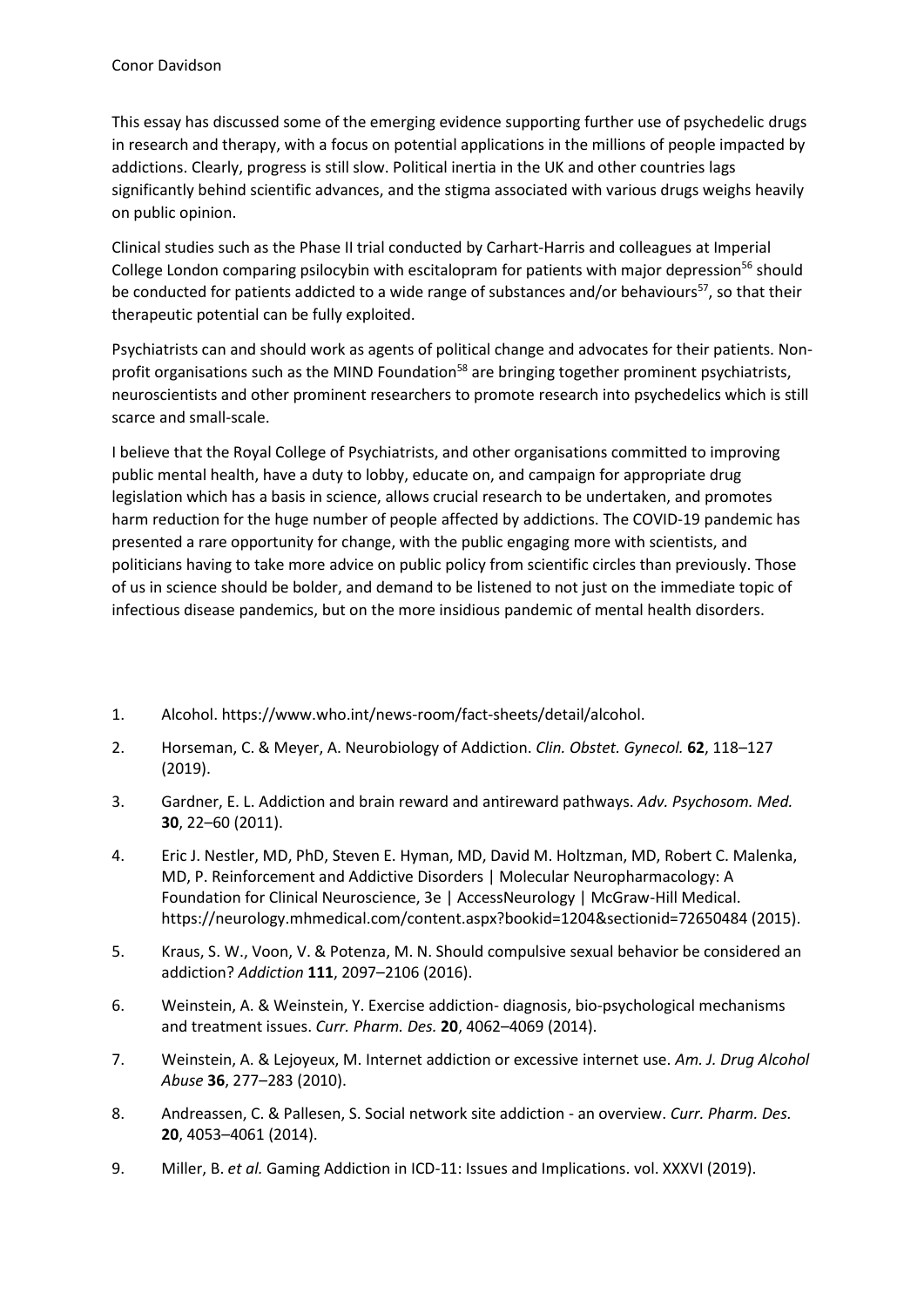- 10. Browne, C. J., Godino, A., Salery, M. & Nestler, E. J. Epigenetic Mechanisms of Opioid Addiction. *Biol. Psychiatry* **87**, 22 (2020).
- 11. Gilpin, N. W. & Koob, G. F. Neurobiology of Alcohol Dependence: Focus on Motivational Mechanisms. *Alcohol Res. Heal.* **31**, 185 (2008).
- 12. Schultz, W. Dopamine reward prediction error coding. *Dialogues Clin. Neurosci.* **18**, 23 (2016).
- 13. Ross, D. Addiction is socially engineered exploitation of natural biological vulnerability. *Behav. Brain Res.* **386**, (2020).
- 14. Gage, S. H. & Sumnall, H. R. Rat Park: How a rat paradise changed the narrative of addiction. *Addiction* **114**, 917–922 (2019).
- 15. Vale de Andrade, P. & Carapinha, L. Drug decriminalisation in Portugal. *BMJ* **341**, (2010).
- 16. Why hardly anyone dies from a drug overdose in Portugal The Washington Post. https://www.washingtonpost.com/news/wonk/wp/2015/06/05/why-hardly-anyone-diesfrom-a-drug-overdose-in-portugal/.
- 17. Tanne, J. H. Humphry Osmond. *BMJ Br. Med. J.* **328**, 713 (2004).
- 18. Nichols, D. E. & Walter, H. The History of Psychedelics in Psychiatry. *Pharmacopsychiatry* **54**, 151–166 (2021).
- 19. 21 U.S. Code § 813 Treatment of controlled substance analogues | U.S. Code | US Law | LII / Legal Information Institute. https://www.law.cornell.edu/uscode/text/21/813.
- 20. Legalize It All, by Dan Baum. https://harpers.org/archive/2016/04/legalize-it-all/.
- 21. Denver Votes To Decriminalize Possession Of Magic Mushrooms : Shots Health News : NPR. https://www.npr.org/sections/health-shots/2019/05/09/721660053/in-close-vote-denverbecomes-first-u-s-city-to-decriminalize-psychedelic-mushroo?t=1640964729804.
- 22. Oakland, California, decriminalizes magic mushrooms and peyote. https://eu.usatoday.com/story/news/2019/06/05/oakland-california-legalizes-magicmushrooms-and-peyote/1347888001/.
- 23. Election Results | U.S. ELECTIONS. https://elections.ap.org/kezi/results/2020-11- 03/state/OR/race/I/raceid/39141.
- 24. Nutt, D. Psychedelic drugs-a new era in psychiatry? *Dialogues Clin. Neurosci.* **21**, 139–147 (2019).
- 25. Aghajanian, G. K. & Marek, G. J. Serotonin and Hallucinogens. *Neuropsychopharmacol. 1999 211* **21**, 16–23 (1999).
- 26. Nichols, D. E., Johnson, M. W. & Nichols, C. D. Psychedelics as Medicines: An Emerging New Paradigm. *Clin. Pharmacol. Ther.* **101**, 209–219 (2017).
- 27. Carhart-Harris, R. L. *et al.* Neural correlates of the LSD experience revealed by multimodal neuroimaging. *Proc. Natl. Acad. Sci. U. S. A.* **113**, 4853–4858 (2016).
- 28. Carhart-Harris, R. L. *et al.* The entropic brain: a theory of conscious states informed by neuroimaging research with psychedelic drugs. *Front. Hum. Neurosci.* **8**, (2014).
- 29. Carhart-Harris, R. L. *et al.* Implications for psychedelic-assisted psychotherapy: functional magnetic resonance imaging study with psilocybin. *Br. J. Psychiatry* **200**, 238–244 (2012).
- 30. Murnane, K. S. Serotonin 2A receptors are a stress response system: implications for post-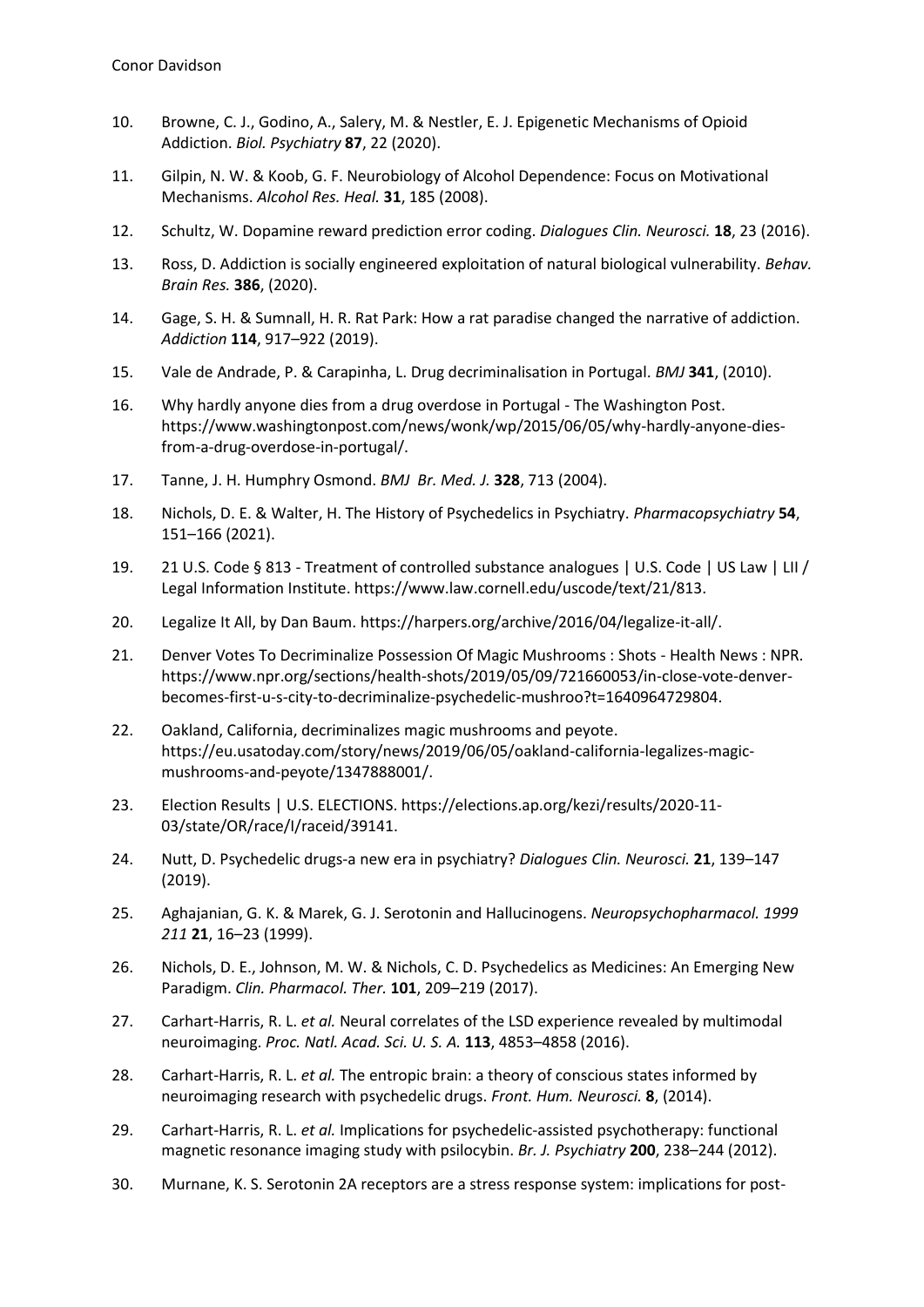traumatic stress disorder. *Behav. Pharmacol.* **30**, 151–162 (2019).

- 31. Brouwer, A. & Carhart-Harris, R. L. Pivotal mental states. *J. Psychopharmacol.* **35**, 319–352 (2021).
- 32. Bastani, A., Rajabi, S. & Kianimarkani, F. The Effects of Fasting During Ramadan on the Concentration of Serotonin, Dopamine, Brain-Derived Neurotrophic Factor and Nerve Growth Factor. *Neurol. Int.* **9**, 29–33 (2017).
- 33. Anju, T. R., Smijin, S., Korah, P. K. & Paulose, C. S. Cortical 5HT 2A receptor function under hypoxia in neonatal rats: role of glucose, oxygen, and epinephrine resuscitation. *J. Mol. Neurosci.* **43**, 350–357 (2011).
- 34. Zhang, Y. Q., Gao, X., Ji, G. C. & Wu, G. C. Expression of 5-HT2A receptor mRNA in rat spinal dorsal horn and some nuclei of brainstem after peripheral inflammation. *Brain Res.* **900**, 146– 151 (2001).
- 35. Godar, S. C. *et al.* Gene-environment interactions in antisocial behavior are mediated by early-life 5-HT2A receptor activation. *Neuropharmacology* **159**, 107513 (2019).
- 36. Piszczek, L. *et al.* Modulation of anxiety by cortical serotonin 1A receptors. (2015) doi:10.3389/fnbeh.2015.00048.
- 37. Miyazaki, K., Miyazaki, K. W. & Doya, K. The role of serotonin in the regulation of patience and impulsivity. *Mol. Neurobiol.* **45**, 213–224 (2012).
- 38. Carhart-Harris, R. L. & Nutt, D. J. Serotonin and brain function: A tale of two receptors. *J. Psychopharmacol.* **31**, 1091–1120 (2017).
- 39. Howes, O. D. & Kapur, S. The dopamine hypothesis of schizophrenia: version III--the final common pathway. *Schizophr. Bull.* **35**, 549–562 (2009).
- 40. Stahl, S. M. Beyond the dopamine hypothesis of schizophrenia to three neural networks of psychosis: dopamine, serotonin, and glutamate. *CNS Spectr.* **23**, 187–191 (2018).
- 41. Carhart-Harris, R. L. & Friston, K. J. REBUS and the Anarchic Brain: Toward a Unified Model of the Brain Action of Psychedelics s. (2019) doi:10.1124/pr.118.017160.
- 42. Gu, X. Incubation of craving: a Bayesian account. *Neuropsychopharmacology* **43**, 2337–2339 (2018).
- 43. Winkelman, M. Psychedelics as medicines for substance abuse rehabilitation: evaluating treatments with LSD, Peyote, Ibogaine and Ayahuasca. *Curr. Drug Abuse Rev.* **7**, 101–116 (2014).
- 44. Krebs, T. S. & Johansen, P. Ør. Lysergic acid diethylamide (LSD) for alcoholism: meta-analysis of randomized controlled trials. *J. Psychopharmacol.* **26**, 994–1002 (2012).
- 45. Carhart-Harris, R. L. *et al.* Psilocybin with psychological support for treatment-resistant depression: an open-label feasibility study. *The lancet. Psychiatry* **3**, 619–627 (2016).
- 46. Carhart-Harris, R. *et al.* Trial of Psilocybin versus Escitalopram for Depression. *N. Engl. J. Med.* **384**, 1402–1411 (2021).
- 47. Bogenschutz, M. P. *et al.* Psilocybin-assisted treatment for alcohol dependence: a proof-ofconcept study. *J. Psychopharmacol.* **29**, 289–299 (2015).
- 48. Johnson, M. W., Garcia-Romeu, A., Cosimano, M. P. & Griffiths, R. R. Pilot study of the 5- HT2AR agonist psilocybin in the treatment of tobacco addiction. *J. Psychopharmacol.* **28**, 983–